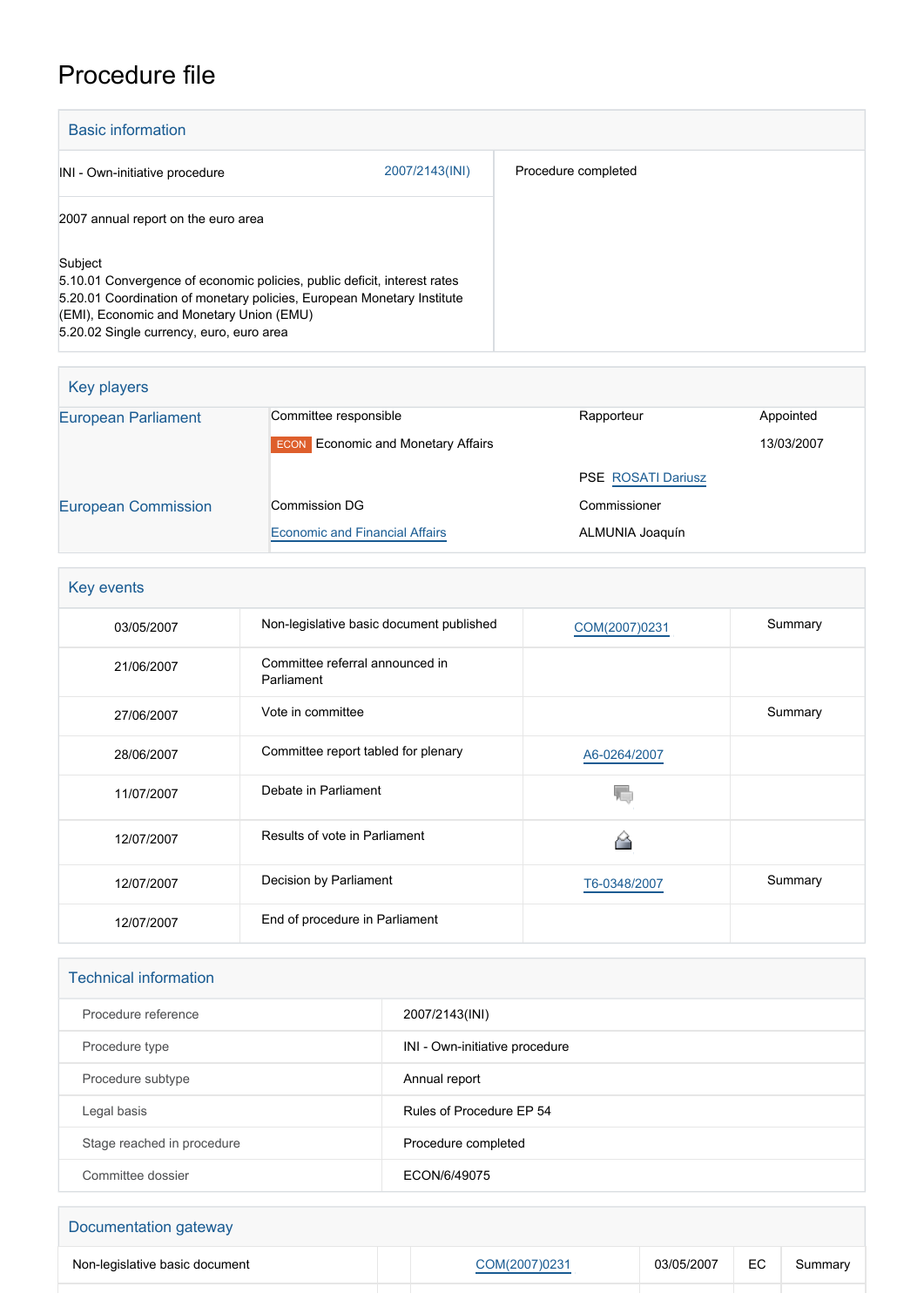| Committee draft report                              | PE390.394    | 24/05/2007 | EP  |         |
|-----------------------------------------------------|--------------|------------|-----|---------|
| Amendments tabled in committee                      | PE390.561    | 11/06/2007 | EP  |         |
| Committee report tabled for plenary, single reading | A6-0264/2007 | 28/06/2007 | EP  |         |
| Text adopted by Parliament, single reading          | T6-0348/2007 | 12/07/2007 | EP  | Summary |
| Commission response to text adopted in plenary      | SP(2007)4170 | 29/08/2007 | EC. |         |
| Commission response to text adopted in plenary      | SP(2007)4733 | 24/09/2007 | EC  |         |

## 2007 annual report on the euro area

PURPOSE: to present the annual statement on the Euro area 2007.

CONTENT: since last year's Annual Statement on the Euro Area, the euro-area's economic recovery has gone from strength to strength. The euro-area grew by 2.7% last year, its fastest growth rate since 2000, and well-above its long-term average. Employment growth accelerated to around 1.5% in 2006 in the euro area, yielding an increase of close to 2 million new jobs. Inflation remained around 2% in 2006 but it came down towards the year's end as energy prices eased.

The euro-area's positive growth performance partly reflects the current cyclical upturn but it may also show that structural reforms are beginning to take effect. There are signs of an increased resilience to global disturbances. The employment effect of recent growth has been particularly intense. In December 2006, the unemployment rate dropped to 7.5%, its lowest level in 15 years. Labour productivity growth in the euro area averaged 1% in 2006, compared with an annual average rate of 0.7% during the previous decade, and several factors indicate that this rebound could be more than just cyclical in nature. Overall, these developments suggest that Member States are being rewarded for their efforts to, inter alia, increase labour participation rates, boost R&D and innovation, develop human capital and create a more attractive and competitive business environment. They also show the benefits of a macroeconomic framework that is designed to enhance stability and promote greater certainty about medium-term economic prospects.

The prospects for continued economic growth in the euro area are more favourable in 2007 than they have been for many years.

These undoubted achievements put EMU on a strong footing to face the challenges which still lie ahead. These include raising potential growth, enhancing adjustment to economic shocks, putting Europe's fiscal house in order and ensuring a successful enlargement of the euro area.

The main issues dealt with in the report can be summarised as follows:

1) More budgetary consolidation and structural reforms: the robust growth performance last year, combined with the consolidation efforts of Member States, particularly those with excessive deficits, led to a greater than expected fall in the euro-area's budget deficit. The average deficit was 1.6% of GDP in 2006, down from 2.5% in 2005. The Commission welcomes the recent agreement by the Eurogroup to build on the better-than-expected budgetary outcomes in 2006 by pursuing more ambitious budgetary targets than those set in the Stability Programmes. Eurogroup ministers have committed to avoid expenditure overruns and use unexpected revenues to reduce government deficit and debt. They also agreed to carefully design fiscal policy plans for 2008 so as to accelerate adjustment towards their medium-term budgetary objectives, for those that have not reached yet them, and for those which have reached them to avoid fuelling macroeconomic imbalances. By honouring these commitments, most euro-area members that have not yet reached their medium-term budgetary objectives would do so by 2008 and 2009 and all members should aim to do so by the end of the decade.

There are growing signs that reforms by euro-area members are bearing fruit. The employment effect of recent growth has been particularly intense. In December 2006, the unemployment rate dropped to 7.5%, its lowest level in 15 years. There is still a need for further structural reforms to raise the area's growth potential and ensure the smooth functioning of EMU. Raising the growth potential is important in view of the challenge posed by an ageing population in Europe. In the next half-century, we will have only two persons of working age for every senior citizen. If the current trends and policies continue, potential growth in the euro area will be reduced from above 2% in the period up to 2010 to around 1% on average over the period 2031-2050.

2) Securing sustained economic growth: as the euro area reaps the fruits of the Lisbon Strategy, it must also sow the seeds of further structural reform. As emphasised by EU leaders at this year's Spring European Council with the adoption of specific recommendations for the euro-area, the Lisbon economic reform agenda is critical for boosting growth and jobs in all 27 Member States but it has an added dimension for the countries that share the single currency. In the first place, economic reforms will reduce inflationary bottlenecks in the euro area and help to sustain the economic recovery. In addition, well-functioning product, labour and capital markets are essential for ensuring a smooth adjustment to country-specific economic disturbances under EMU.

In the area of financial market, the euro area should ensure leadership in stepping up the pace of integration at EU level, adding to the impetus already given by the euro. Labour-market reforms are bearing fruit in terms of employment and participation, but more can be done to facilitate adjustment in relative wages across sectors, promote labour participation and facilitate sectoral and geographical mobility. In the area of product market reform, euro-area members have also made progress but there is a need to further enhance competition, innovation and dynamism.

3) Euro area enlargement: on the 1st of January, Slovenia became of the 13th member of the euro area and the first of the 10 countries that joined the European Union in 2004 to adopt the euro. In February, Cyprus and Malta asked the Commission to carry out an assessment on their readiness to join the euro area in 2008. Slovakia wants to adopt the euro in 2009. Regardless of when Member States plan to adopt the euro, policy makers should maintain macroeconomic stability while sustaining the growth necessary to increase living standards. Pursuing policies in line with the economic framework of the Maastricht Treaty and the Lisbon guidelines will allow Member States to adopt the euro and to prosper in the longer run within the euro area.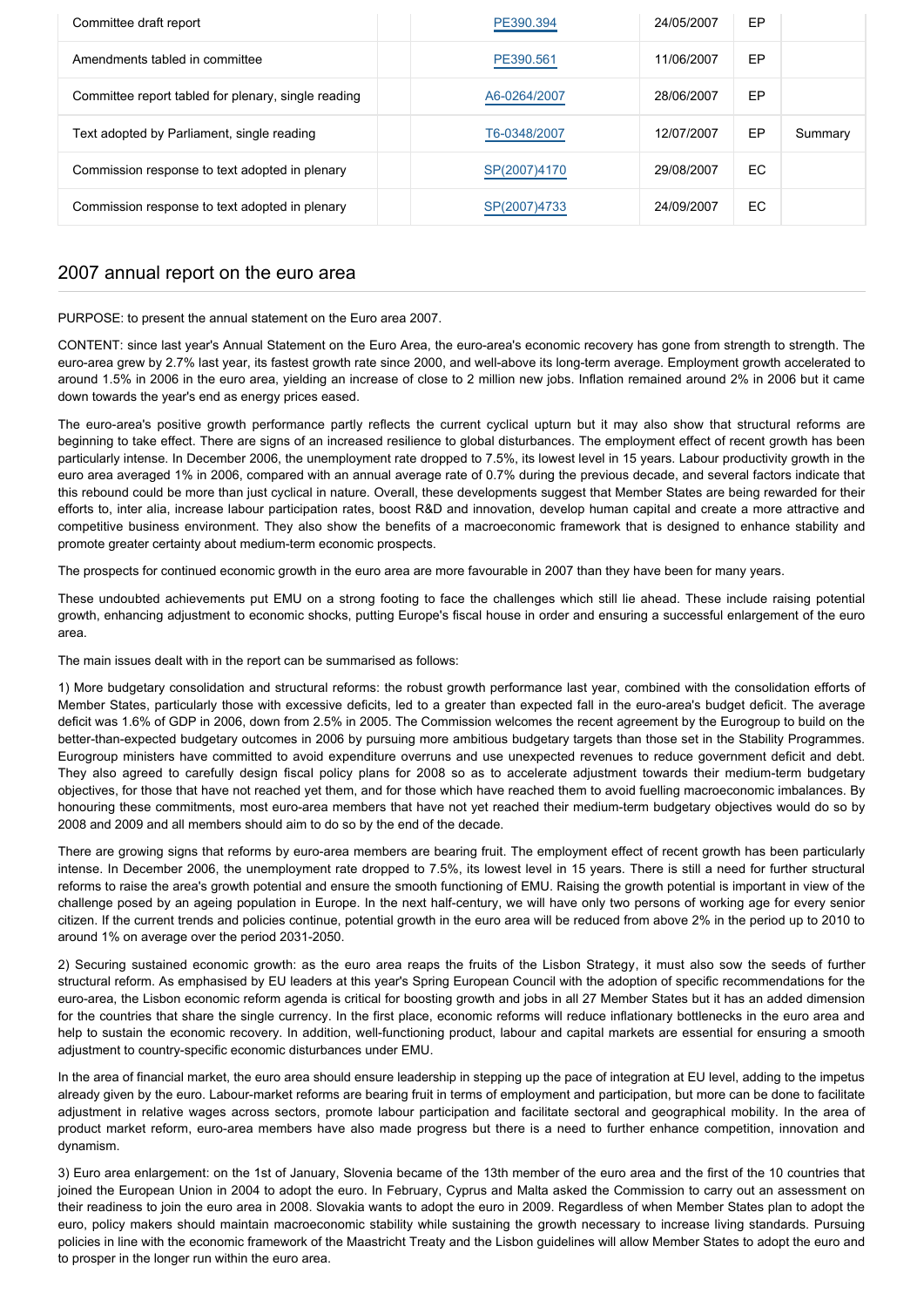4) Showing leadership on global issues: the euro now accounts for a substantial share of foreign-exchange transactions and acts as a reference currency in the managed exchange rate regimes of about 50 countries. The share of the euro in the gross issuance of short-term international debt securities also reached 38.3% in the third quarter of 2006, thereby surpassing the share of the US dollar. As the euro's global weight grows so too must its role in global economic governance. Euro-area representatives have actively participated in the IMF's multilateral consultation process on global imbalance, along with those from the USA, China, Saudi Arabia and Japan. This process of consultation on global imbalances has delivered positive outcomes and there is a now a broad consensus among policy makers on the policy agenda required to tackle the problem of global imbalances. The priority now is for the relevant actors to implement the agreed policy agenda in a timely manner in line with the IMF's multilateral and bilateral consultations.

### 2007 annual report on the euro area

The Committee on Economic and Monetary Affairs adopted the initiative report by Dariusz ROSATI (PES, PL) on the 2007 annual report on the euro area. The salient issues covered by this report are as follows:

Macroeconomic developments: it welcomes the favourable economic developments achieved in 2006 in terms of growth and employment, resulting in the creation of 2 million new jobs and lower fiscal deficits. It points out that the high unemployment levels and the low participation in labour markets do not allow Europe to respond successfully to current and future challenges in a global economy.

Part of the recovery is driven by structural improvements and the committee welcomes the fact that labour productivity is increasing at a higher rate. It considers, however, that it is too early to draw firm conclusions as to whether the recovery is more cyclical or more structural in nature. Therefore, it calls for a cautious stance in this regard.

It insists that sound fiscal policy is a pre-condition for sustained growth and job creation since low budget deficits and government debt foster low and stable inflationary expectations and help maintain low interest rates. It warns against repeating the policy mistakes of 1999-2001 and therefore calls for the current upswing to be used in two ways in order to achieve the following: to eliminate deficits and accumulate surpluses, which would reduce debt levels as well as to improve the quality of public finance by investing more in education, vocational training, infrastructure, and research and innovation, which would assist in helping to meet the challenges posed by an ageing population.

The risks posed by pro-cyclical policies in some Member States are stressed. The reformed Stability and Growth Pact explicitly requires fiscal consolidation over the economic cycle. The committee notes that procedural or numerical fiscal rules and independent fiscal institutions support fiscal consolidation

and help avoid pro-cyclical policies. The committee emphasises the need to take into account the effects that future increases of interest rates may have on the euro exchange rate and the competitiveness of the European economy.

Functioning of the EMU: MEPs consider that diverging trends in growth, inflation, real exchange rates and employment among Member States may reflect different developments, e.g. demographic trends, different rates of progress as regards the structural reforms, varying growth potentials and catching-up processes. They underline however that large current account deficit in some Member States are symptoms of diverging trends in competitiveness and that the different approaches of economic policy among Members States are key to explaining such differences. They observe that differences in the level of international competitiveness of euro area economies are partly caused by diverging trends in unit labour costs which reflect different developments in productivity and wage dynamics. They call on shareholders and corporate executives to maintain a responsible policy towards remuneration packages and bonuses at the top corporate levels, which tend to grow disproportionately compared to ordinary salary levels, and thus give the wrong signals and discourage support for a responsible wage policy. It is noted that low inflation rates are also an important influencing factor as regards the favourable development of unit labour costs.

The committee calls in this connection for a further integration of the market in goods and services in order to overcome the existing fragmentation of the EMU market into national markets and to achieve a higher level of synchronisation between the economic cycles of the participant economies. It notes that the euro can only retain its long-term strength and credibility on the international financial markets if there is a further rapprochement between the Member States of the euro zone in all areas relevant to monetary stability and urges the Member States of the euro zone, and the social partners in particular, to make greater efforts in this respect, as well as to improve trends in productivity, a factor which is also important in achieving the Lisbon Strategy objectives.

It observes that loose fiscal policies combined with restrictive monetary policy driven by interest rate increases and exchange rate appreciation result in a suboptimal policy mix which may entail excessive macroeconomic costs of stabilisation. It considers that more fiscal tightening would reduce pressure on monetary policy and allow for a better policy mix that would ensure faster economic growth under a given inflation rate.

Structural reforms and the internal market: the committee recalls that an integrated European financial market is essential to ensuring the smooth functioning of the EMU. It dwells, therefore, on the need to complete financial market integration and to remove the remaining obstacles to financial integration in order to create an efficient financial system and improve the euro area's capability to deal with economic shocks. It draws attention to the fact that financial integration may also pose a risk to financial stability if the procedures for crisis prevention, management and resolution remain segmented at national level, making area-wide responses more difficult; reasserts, therefore, in this context the need for an integrated European system of cooperating supervisors as one key element as regards the completion of financial market integration.

The committee calls for a consistent policy which fosters innovation-based growth. It recalls that such a policy requires more investment in infrastructure, research, innovation, lifelong learning and education, more competition on product and services markets, more developed financial sectors and more flexible labour markets while ensuring the required level of social security (flexicurity) in accordance with the renewed Lisbon Strategy, as well as complementary policies aimed at correcting excessive inequalities caused by the reforms.

Enlargement of the euro area: the report welcomes the entry of Slovenia to the euro area on 1 January 2007 and the smooth changeover from the Tolar to the euro. It encourages other new Member States to continue efforts to prepare themselves for entry into the euro area and highlights the benefits stemming from the convergence process and the final adoption of the euro, both for the new Member States and for the euro area as a whole. It considers that issues relating to the euro area should not be focused exclusively on the new Member States and points to the issue of opt outs. There is a need for agreement between Parliament, the Council and the Commission on a clear roadmap for the euro area application procedure in order to ensure a sufficient period of assessment and preparation for all institutions involved, which would increase the confidence of citizens and Member States in the changeover process.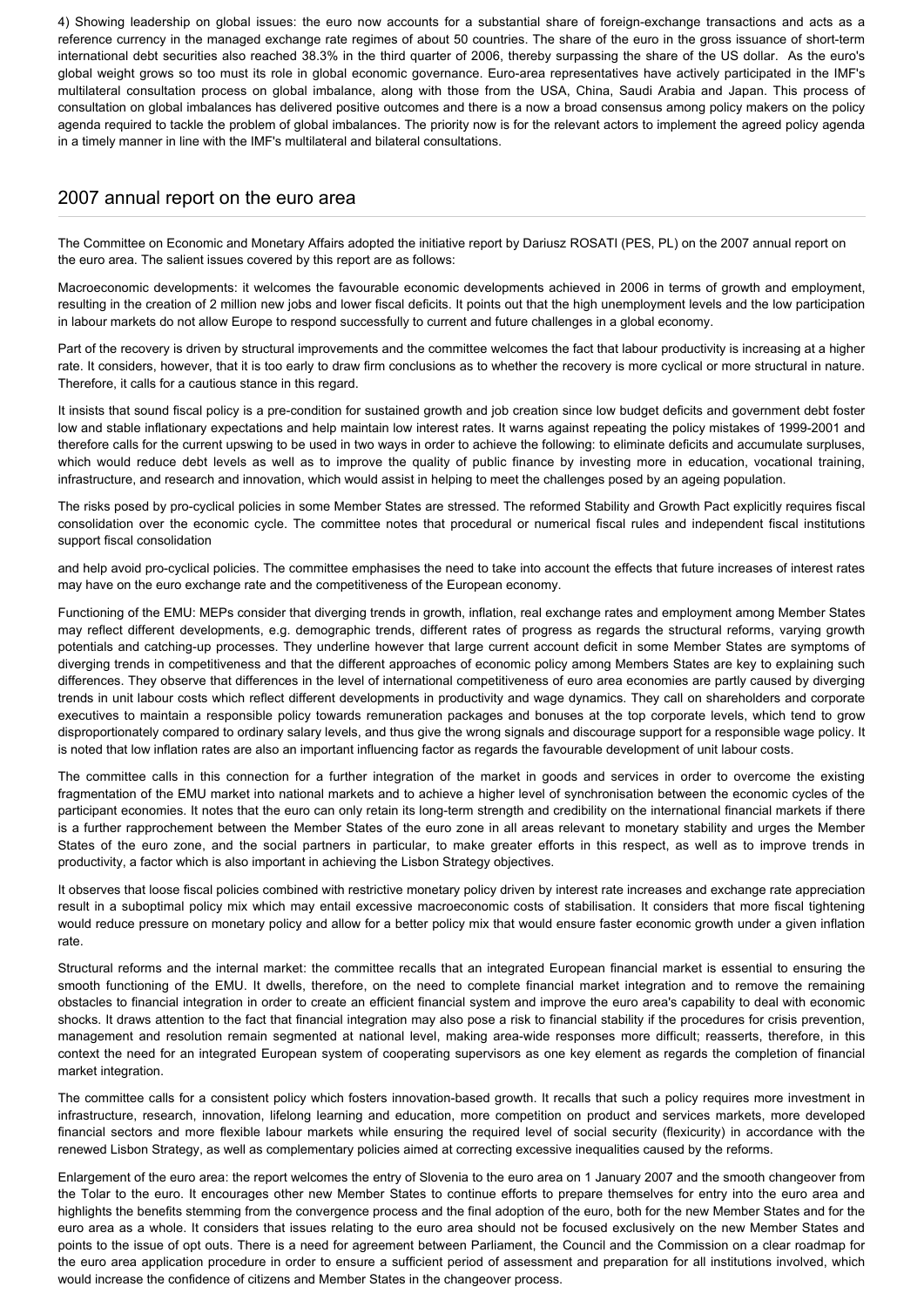It calls for more effective action to tackle money laundering and fraud and questions the lack of information in the Commission?s regular reports on offshore companies or on their role and importance and requests information on this subject.

MEPs considers that the new Member States may face challenges in joining the euro area especially with regard to the price stability criterion, since inflation may be part of the catching-up process. Therefore, they call on the Council and the Commission to examine the convergence criteria through further analysis of and policy debate on the application of the convergence criteria to prospective new members of the euro area and in the light of the new reality and differences in economic developments.

Governance: MEPs consider it crucial to achieve a better coordination of budgetary policies among Member States over the cycle, notably based on a common calendar and macroeconomic assumptions. They call for the strict and effective implementation of the Stability and Growth Pact. They consider that the specific euro area dimension of structural surveillance associated with the Lisbon Strategy should be strengthened by including measures that are needed to improve the functioning of the EMU. They welcome, as a first step in this direction, the focus on the euro area in the Commission?s Annual Progress Report on the state of implementation of the Lisbon Strategy.

The need to strengthen governance is stressed as well as the process of European integration, in particular within the euro area, as this is the only way to tackle global economic challenges. The Council and the Commission are called upon to ensure, in the future, that the annual report on the euro area delivers a set of policy recommendations providing instruments for a detailed dialogue between the various Community bodies that are involved in strengthening the economic governance of the Union. They believe that the Eurogroup should agree on a roadmap on what should be achieved in the next two years in the euro area.

External representation: the committee emphasises that the euro has emerged as the second most important international currency behind the US dollar. It considers that the wide use of the euro in international bond markets is a key feature of the euro's international role. It regrets, however, that the Eurogroup president, the Commission and the ECB continue to be represented to very different extents in the various international institutions and fora. It considers that further steps are needed before the external representation of the euro area is commensurate with its growing importance in the global economy. A prerequisite for common external representation is the existence of a genuine common economic policy within the euro area and the committee reasserts that the best option for representation of the euro area in the major international financial fora and institutions remains the creation of a single euro area chair.

#### 2007 annual report on the euro area

The European Parliament adopted the initiative report by Dariusz ROSATI (PES, PL) on the 2007 annual report on the euro area. The salient issues covered by this report are as follows:

The report welcomes the favourable economic developments achieved in 2006 in terms of growth and employment, resulting in the creation of 2 million new jobs and lower fiscal deficits. It points out that the high unemployment levels and the low participation in labour markets do not allow Europe to respond successfully to current and future challenges in a global economy. MEPs consider that it is too early to draw firm conclusions as to whether the recovery is more cyclical or more structural in nature. Therefore, it calls for a cautious stance in this regard.

Insisting that sound fiscal policy is a pre-condition for sustained growth and job creation, the Parliament calls for the current upswing to be used in two ways in order to achieve the following: to eliminate deficits and accumulate surpluses, which would reduce debt levels as well as to improve the quality of public finance by investing more in education, vocational training, infrastructure, and research and innovation, which would assist in helping to meet the challenges posed by an ageing population.

The report notes that the differences in the level of international competitiveness of euro area economies are partly caused by diverging trends in unit labour costs which reflect different developments in productivity and wage dynamics. They call on shareholders and corporate executives to maintain a responsible policy towards remuneration packages and bonuses at the top corporate levels, which tend to grow disproportionately compared to ordinary salary levels, and thus give the wrong signals and discourage support for a responsible wage policy.

The Parliament regrets that the performance of the eurozone in the field of innovation, as in the case of business expenditure on R&D, is lower than that of the USA and Japan. It therefore calls for a consistent policy which fosters innovation-based growth. Such a policy requires more investment in infrastructure, research, innovation, lifelong learning and education, more competition on product and services markets, more developed financial sectors and more flexible labour markets while ensuring the required level of social security (flexicurity) in accordance with the renewed Lisbon Strategy , as well as complementary policies aimed at correcting excessive inequalities caused by the reforms.

The Parliament calls for a consistent policy which fosters innovation-based growth. It recalls that such a policy requires more investment in infrastructure, research, innovation, lifelong learning and education, more competition on product and services markets, more developed financial sectors and more flexible labour markets while ensuring the required level of social security (flexicurity) in accordance with the renewed Lisbon Strategy, as well as complementary policies aimed at correcting excessive inequalities caused by the reforms.

Concerning the enlargement of the euro area, the report welcomes the entry of Slovenia to the euro area on 1 January 2007 and the smooth changeover from the Tolar to the euro. There is a need for agreement between Parliament, the Council and the Commission on a clear roadmap for the euro area application procedure in order to ensure a sufficient period of assessment and preparation for all institutions involved, which would increase the confidence of citizens and Member States in the changeover process. The report acknowledges that the definition of price stability used for assessing the convergence criteria is not identical to the price stability definition adopted by the ECB in its monetary policy, as the convergence criteria mainly assess measured past performance whilst the ECB's definition is an aim set for future performance. It regrets that the inflation criterion as set in the Treaty is measured against all Member States instead of concentrating on those which are now part of the eurozone. Parliament considers that the new Member States may face challenges in joining the eurozone especially with regard to the price stability criterion, since inflation may be part of the catching-up process.

As regards the issue of governance, MEPs consider it crucial to achieve a better coordination of budgetary policies among Member States over the cycle, notably based on a common calendar and macroeconomic assumptions. They believe in the interest of stronger economic coordination that the Eurogroup should move away from an informal to a more formal institutional framework, which includes proper **infrastructures** 

Emphasising that the euro has emerged as the second most important international currency behind the US dollar, the Parliament considers that a prerequisite for common external representation is the existence of a genuine common economic policy within the euro area. Parliament reasserts that the best option for representation of the euro area in the major international financial fora and institutions remains the creation of